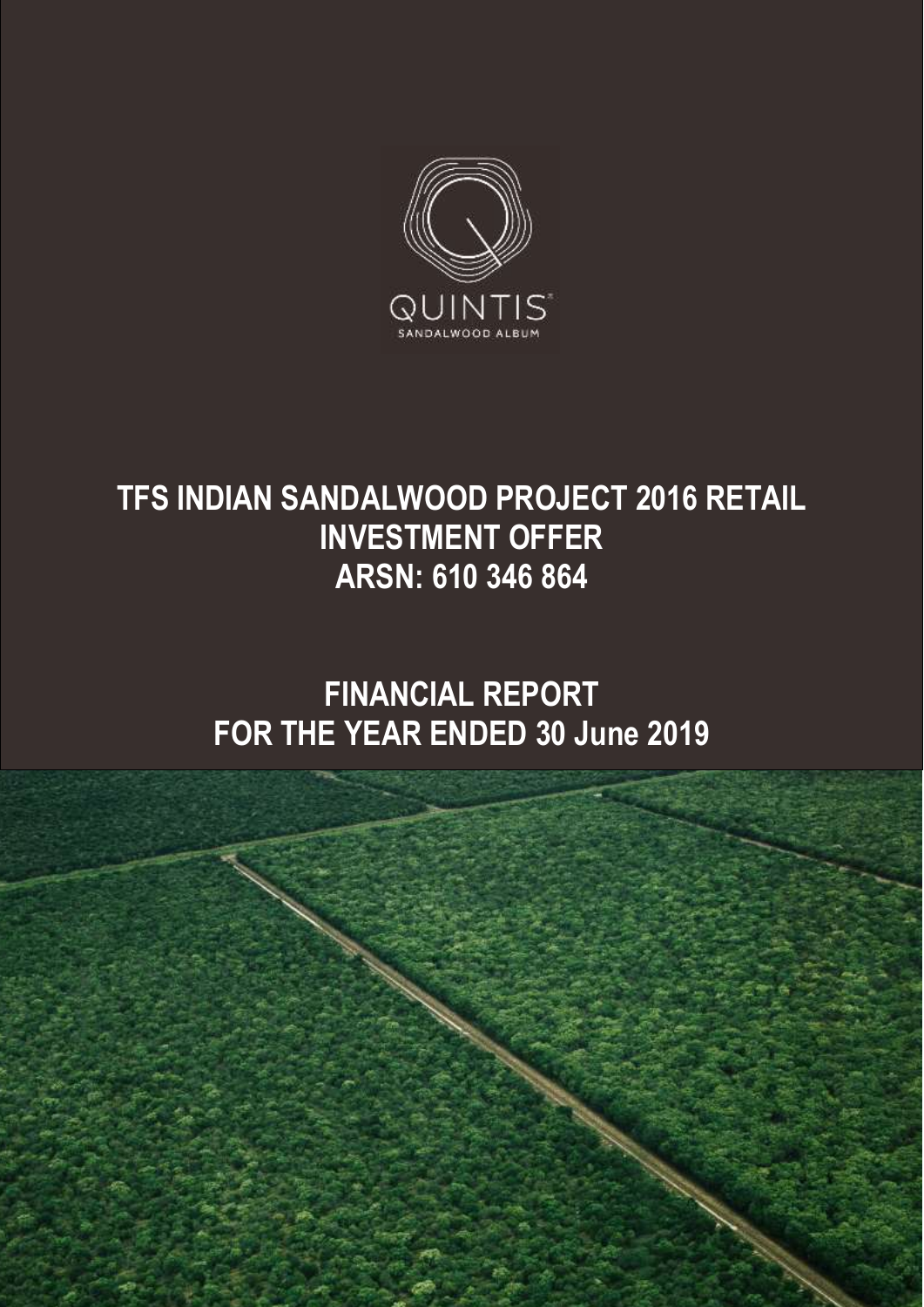#### **CONTENTS**

| <b>RESPONSIBLE ENTITY'S REPORT</b>                         |                |
|------------------------------------------------------------|----------------|
| INDEPENDENT AUDITOR'S REPORT                               | 4              |
| STATEMENT OF PROFIT OR LOSS AND OTHER COMPREHENSIVE INCOME | $\overline{7}$ |
| STATEMENT OF FINANCIAL POSITION                            | 8              |
| STATEMENT OF CHANGES IN GROWERS' FUNDS                     | 9              |
| STATEMENT OF CASH FLOWS                                    | 10             |
| NOTES TO AND FORMING PART OF THE FINANCIAL STATEMENTS      | 11             |
| DIRECTORS' DECLARATION                                     | 15             |
| AUDITOR'S INDEPENDENCE DECLARATION                         | 16             |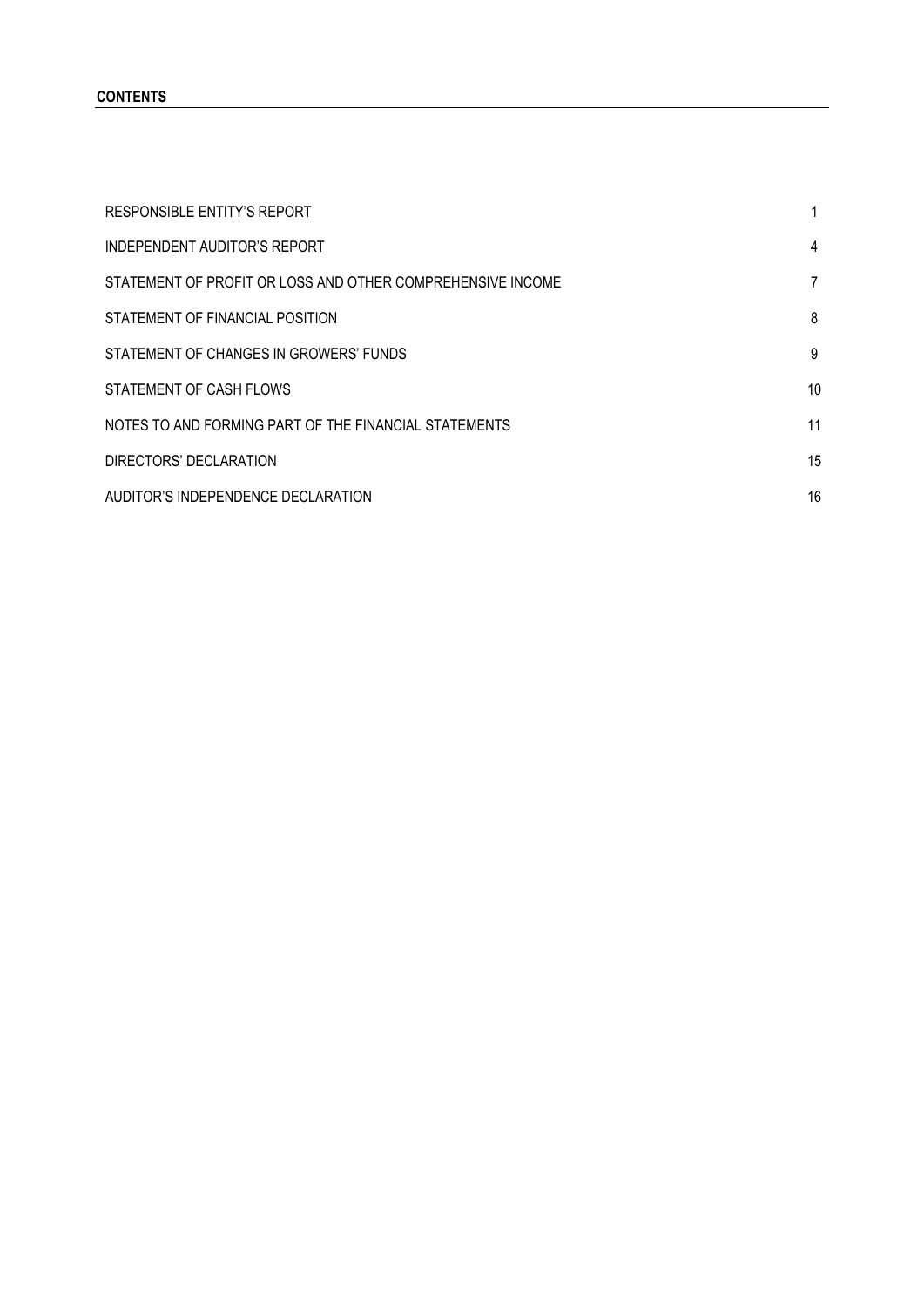#### **RESPONSIBLE ENTITY'S REPORT**

The Directors of Sandalwood Properties Ltd ("Responsible Entity") (ACN 093 330 977) as Responsible Entity for TFS Indian Sandalwood Project 2016 Retail Investment Offer ("the Project" or "the Scheme"), submit their report for the year ended 30 June 2019.

#### **Directors**

The names of the Directors of Sandalwood Properties Ltd (the "Directors") during the year and until the date of this report are set out below. The directors were in office for this entire period unless otherwise stated.

Mr Julius Matthys (Appointed 19 October 2018) Mr Kent Burwash (Chairman) (Appointed 1 November 2018) Mr Steve Dixon (Appointed 1 November 2018)

#### **Principal Activities**

The Project is a Managed Investment Scheme for the purposes of the Corporations Act 2001 and is regulated by the Project's Constitution and the Corporations Act 2001. The Scheme participants' (Growers) interests in the Sandalwood lots are managed by the Responsible Entity as a single commercial plantation for the benefit of the growers.

#### **Change of State of Affairs**

There have been no significant changes in the state of affairs of the project during the year other than those disclosed in "Likely Developments and Expected Results".

#### **Results of Operations**

During the year, the Scheme continued to be managed in accordance with the investment objective and strategy set out in the Scheme's offer document and in accordance with the Scheme constitution.

Growers are establishing and participating in their own forestry plantation business.

On 20 January 2018, Quintis appointed Richard Tucker, Scott Langdon, and John Bumbak of KordaMentha as voluntary administrators of the Quintis Group. Following this, on 23 January 2018, the Quintis Group's secured noteholder appointed John Preston, Shaun Fraser and Robert Brauer of McGrathNicol as Receivers and Managers of the Quintis Group.

On 8 June 2018, the creditors voted for the Receivers' proposed Deed of Company Arrangement ("DOCA") for Quintis. The creditor vote enabled the strategy to recapitalise Quintis with between A\$125 million and A\$175 million in new cash to be injected into the business to fund operations on a long-term basis.

Quintis was recapitalised effective 30 October 2018 after receiving A\$145 million in funding from its new shareholders.

As part of the recapitalisation the Quintis Group was restructured with Quintis being replaced as Parent Company of the Quintis Group by QHPL.

In October 2018 First Lien notes were issued by the Quintis Group with a principal of USD\$151m, and will mature on September 15, 2026. It is in the Quintis Group's discretion to pay interest in kind or in cash in years one through six at a rate of 7.5% per annum if paid in cash and 8.0% per annum if paid in kind. Interest is to be paid in cash at 7.5% per annum in years seven and eight. Interest is payable semi-annually in arrears.

In October 2018 Second Lien notes were issued by the Quintis Group with a principal of USD\$185m, and will mature on September 1, 2028. No interest is payable in years one through six. Interest is accrued in years six through ten at a rate of 12.0% per annum. Interest is payable semi-annually in arrears.

The recapitalisation will enable the responsible entity to continue to execute the investment strategy of the scheme in accordance with the Scheme constitution and investment objectives as detailed in the Product Disclosure Statement.

The Scheme derived no operating profit during the financial year (2018: Nil) and made no distributions (2018: Nil).

#### **Likely Developments and Expected Results**

The investment strategy of the Scheme will be maintained in accordance with the Scheme constitution and investment objectives as detailed in the Product Disclosure Statement.

Under the Scheme, Growers enter into a lease and management agreement with the Responsible Entity and Quintis Leasing Pty Ltd (formerly known as TFS Leasing Pty Ltd). The planting, management, harvest and sale of the trees on the Sandalwood lots are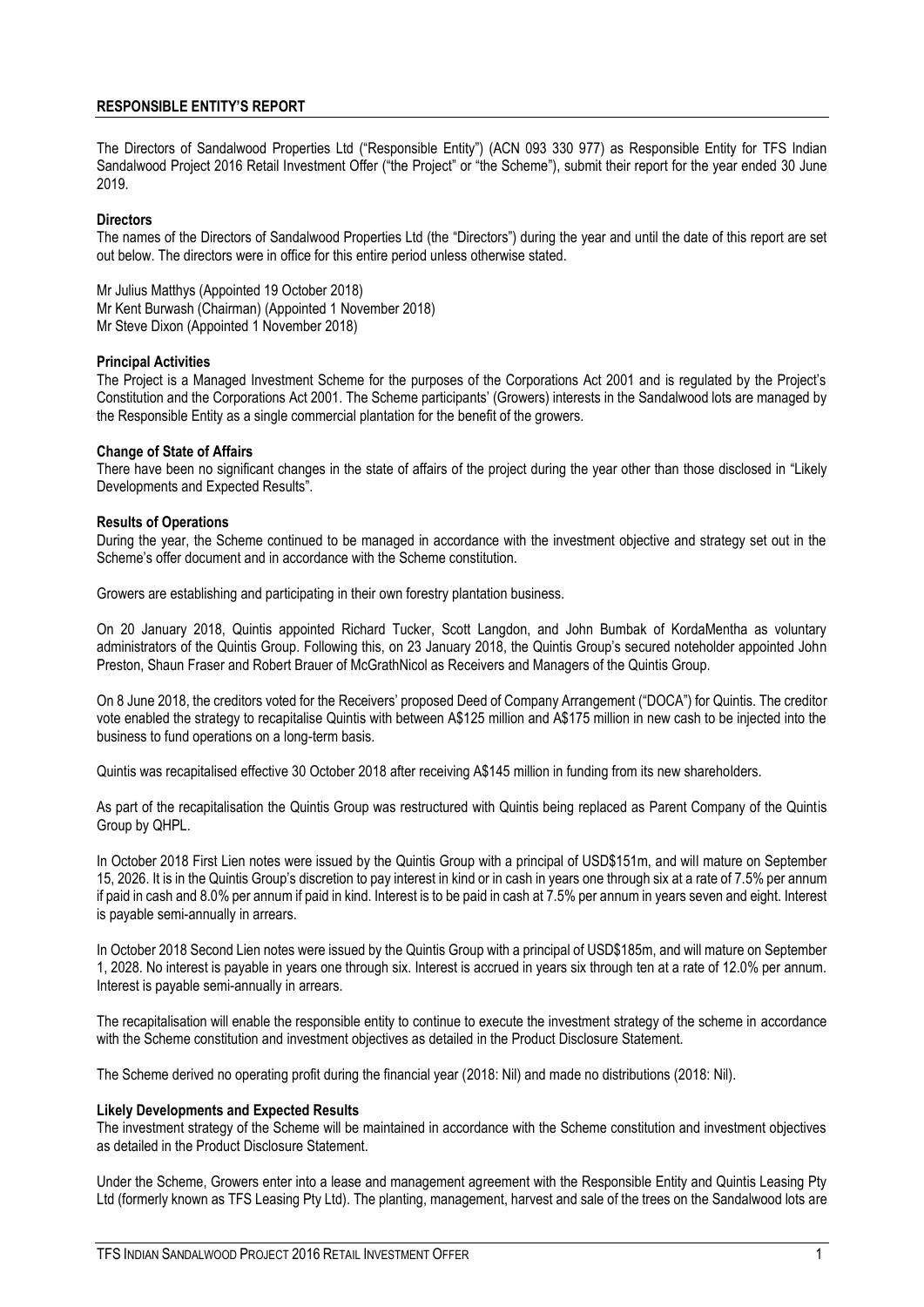#### **RESPONSIBLE ENTITY'S REPORT**

conducted by the project manager, Quintis Forestry Ltd (formerly known as TFS Forestry Services Ltd), as appointed by the Responsible Entity. The Responsible Entity, project manager and Quintis Leasing Pty Ltd were wholly owned subsidiaries of Quintis Ltd ("Quintis"). Quintis Ltd together with its consolidated subsidiaries are referred to as the "Quintis Group". The Scheme's liquidity position is linked to its Responsible Entity, which in turn is linked to Quintis Holdco Pty Limited ("QHPL") (Parent Company of the Responsible Entity), due to on-demand loans extended to Quintis.

Growers include interests held by the Responsible Entity or the subsidiaries of QHPL. At 30 June 2019 there were 0 units (1/12 ha) held by the Responsible Entity or subsidiaries of QHPL and 805 units held by other Growers in the project.

#### **Expert Forester's Report for the period from 1 July 2018 to 30 June 2019**

This report reviews the status of the plantation managed under this project and the maintenance operations carried out during the year.

This project is located in the Douglas Daly Region of the Northern Territory approximately 200 km south of Darwin and is referred to as Maneroo. The plantation comprises Blocks 44 to 51. The total is 67.06 ha, planted in 2017 and is two years old. Soils are deep Kandasols. The plantation is irrigated by drip lines.

Host used are Cathormion umbellatum, Dalbergia lanceolaria and Dalbergia latifolia as long term hosts with Acacia trachycarpa as a medium term host and Sesbania formosa as the short term host.

Except for Dalbergia lanceolaria establishment has been good. The Dalbergia lanceolaria seedlings small and growth has been slow. Infilling of the Dalbergia lanceolaria with Dalbergia latifolia has occurred throughout this project with most trees surviving. Dalbergia latifolia are growing well. Acacia trachycarpa is performing very well on this site. The sandalwood trees are very healthy. The Sesbania formosa remains healthy, for the most part, although the trees are beginning to die which is a normal although some attempt is being made to preserve them while the long term host develop.

Cathormion umbellatum is surprisingly healthy. A systemic insecticide was injected into the soils adjacent to the Cathormion umbellatum to prevent insect damage to the foliage.

Maintenance works have concentrated on preventing weed growth and there have been multiple visits to control weeds by spot spraying, shrouded spraying and using side delivery equipment. Some rows of Dalbergia lanceolaria are affected by weeds.

The Blocks were irrigated each month except for the months of January and February. The average volume of water on each occasion was 0.64 Ml/ha giving a total for the year of 6.4 Ml/ha. Given the climate and soil type, this may be too low. Sandalwood and hosts appear to be moisture stressed.

Stocking of sandalwood is above expectation and may need to be thinned in time.

Infrastructure is well maintained, roads graded and breaks kept relatively free of weeds and debris.

#### **Environmental Management**

The project's operations are subject to significant environmental regulations under the laws of the Commonwealth and State. There have been no significant known breaches of any environmental regulations to which the project is subject.

The Directors of the Responsible Entity have considered the National Greenhouse and Energy Reporting Act 2007 (the NGER Act) which introduces a single national reporting framework for the reporting and dissemination of information about the greenhouse gas emissions, greenhouse gas projects, and energy use and production of corporations. At the current stage of development, the Directors have determined that the NGER Act does not have an effect on the project for the current or subsequent financial year. The Directors will reassess this position as and when the need arises.

#### **Indemnification and Insurance of Directors and Officers**

The constitution of Responsible Entity requires it to indemnify all current and former officers under a law of the Commonwealth or of a State or Territory. There have been no known significant breaches of any other environmental requirements applicable to the Scheme.

During or since the financial year, the Responsible Entity has paid premiums to insure each of the Directors against liabilities for costs and expenses incurred by them in defending any legal proceedings arising out of their conduct while acting in the capacity of Director of the Responsible Entity. The cover included professional indemnity as well as Directors' and officers' insurance. The contract with the insurer prohibits the disclosure of the nature of the liabilities or the amount of premium paid.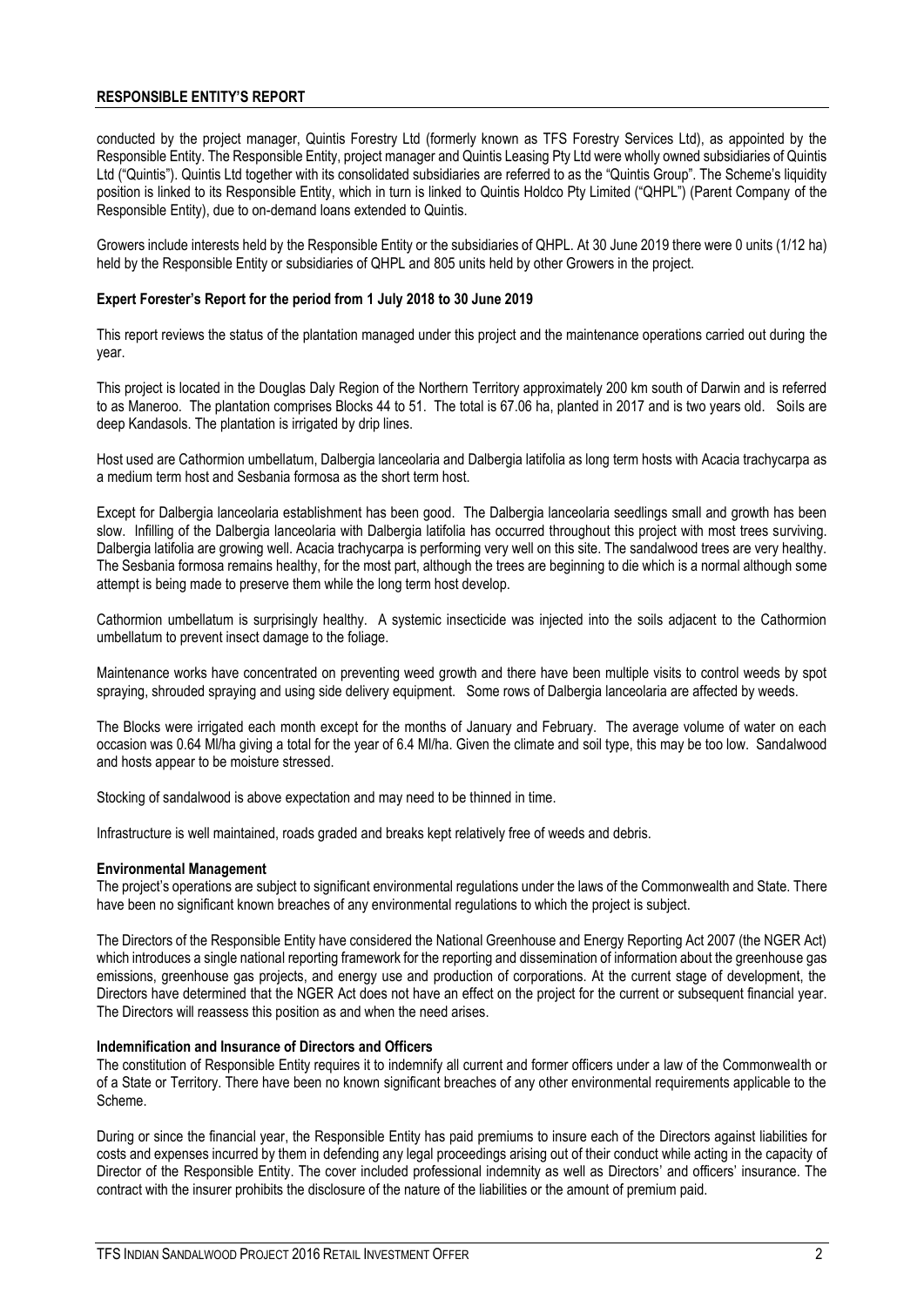#### **RESPONSIBLE ENTITY'S REPORT**

#### **Indemnification of Auditors**

To the extent permitted by law, the Responsible Entity has agreed to indemnify its auditors, Ernst & Young Australia, as part of the terms of its audit engagement agreement against claims by third parties arising from the audit (for an unspecified amount). No payment has been made to indemnify Ernst & Young during or since the financial year.

#### **Events after the Reporting Period**

There has not been any matter or circumstance not otherwise dealt with in the financial report that has significantly affected or may significantly affect the project.

#### **Auditor's Independence Declaration**

The auditor's independence declaration under section 307C of the Corporations Act 2001 for the year ended 30 June 2019 has been received and can be found on page 16 of the report.

For and on behalf of the Directors of Sandalwood Properties Ltd:

**Stephen Dixon Non-Executive Director** Dated at Perth on 26 September 2019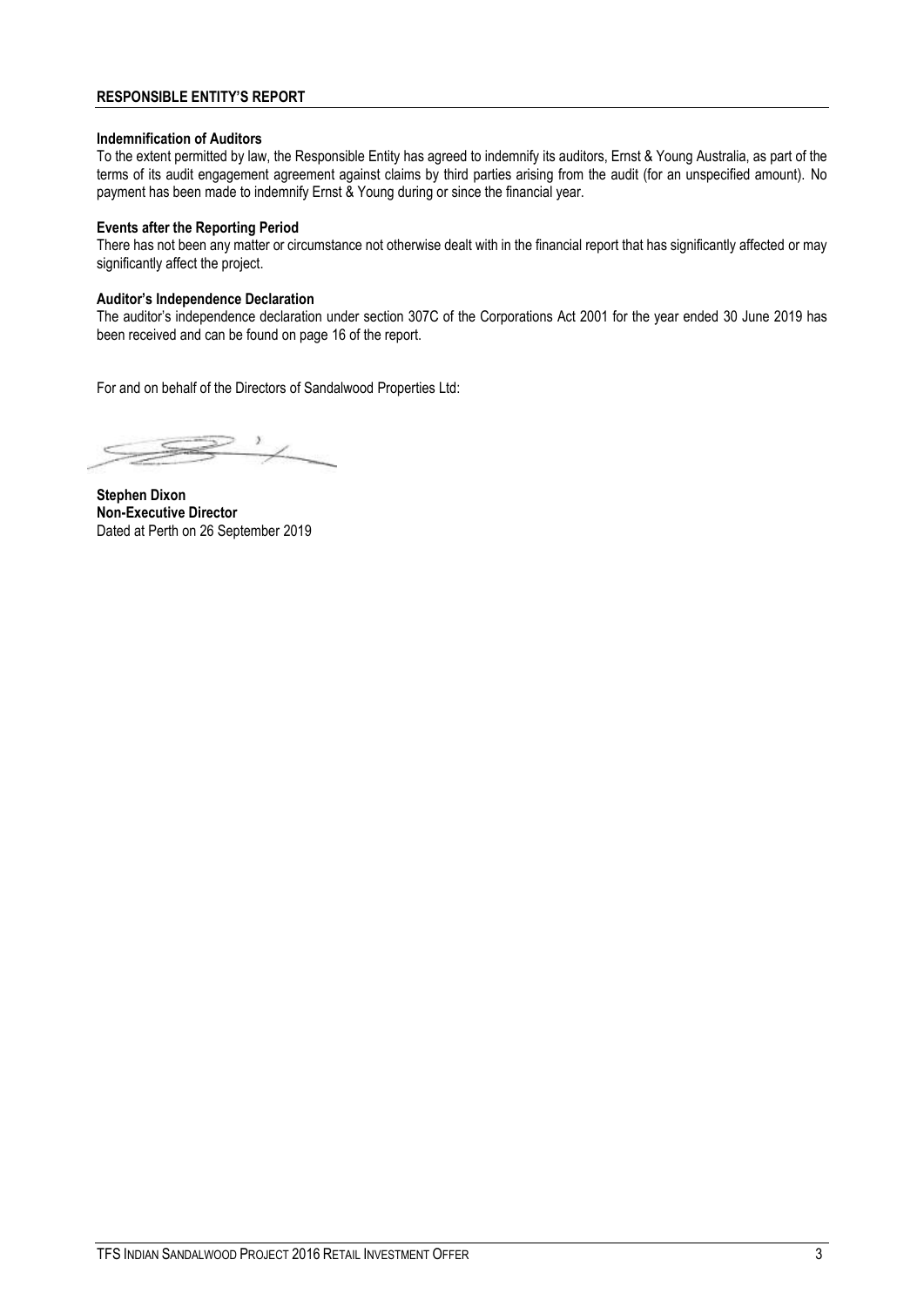

Ernst & Young 11 Mounts Bay Road Perth WA 6000 Australia GPO Box M939 Perth WA 6843

Tel: +61 8 9429 2222 Fax: +61 8 9429 2436 ey.com/au

## **Independent auditor's report to the Growers of TFS Indian Sandalwood Project 2016 Retail Investment Offer**

## Opinion

We have audited the financial report of TFS Indian Sandalwood Project 2016 Retail Investment Offer (the Registered Scheme), which comprises the statement of financial position as at 30 June 2019, the statement of profit or loss and other comprehensive income, statement of changes in growers' funds and statement of cash flows for the year then ended, notes to the financial statements, including a summary of significant accounting policies, and declaration of the directors of Sandalwood Properties Ltd, the Responsible Entity of the Registered Scheme.

In our opinion, the accompanying financial report of the Registered Scheme is in accordance with the *Corporations Act 2001*, including:

- a) Giving a true and fair view of the Registered Scheme's financial position as at 30 June 2019 and of its financial performance for the year ended on that date; and
- b) Complying with Australian Accounting Standards and the *Corporations Regulations 2001*.

## Basis for opinion

We conducted our audit in accordance with Australian Auditing Standards. Our responsibilities under those standards are further described in the *Auditor's Responsibilities for the Audit of the Financial Report* section of our report. We are independent of the Registered Scheme in accordance with the auditor independence requirements of the *Corporations Act 2001* and the ethical requirements of the Accounting Professional and Ethical Standards Board's APES 110 *Code of Ethics for Professional Accountants* (the Code) that are relevant to our audit of the financial report in Australia. We have also fulfilled our other ethical responsibilities in accordance with the Code.

We believe that the audit evidence we have obtained is sufficient and appropriate to provide a basis for our opinion.

## Information other than the financial report and auditor's report thereon

The directors of the Responsible Entity are responsible for the other information. The other information is the Responsible Entity's report accompanying the financial report.

Our opinion on the financial report does not cover the other information and accordingly we do not express any form of assurance conclusion thereon.

In connection with our audit of the financial report, our responsibility is to read the other information and, in doing so, consider whether the other information is materially inconsistent with the financial report or our knowledge obtained in the audit or otherwise appears to be materially misstated.

If, based on the work we have performed, we conclude that there is a material misstatement of this other information, we are required to report that fact. We have nothing to report in this regard.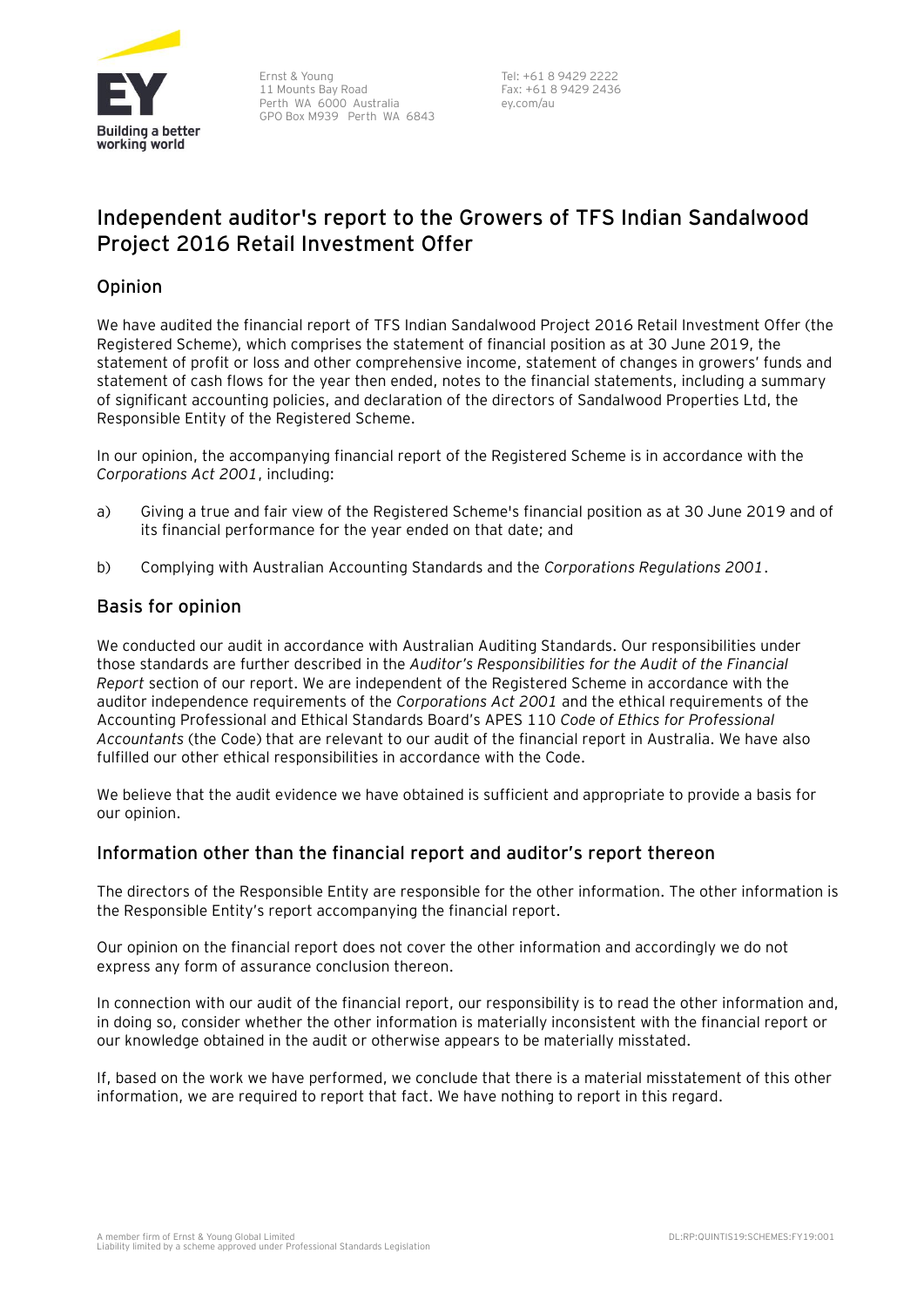

## Responsibilities of the directors for the financial report

The directors of the Responsible Entity are responsible for the preparation of the financial report that gives a true and fair view in accordance with Australian Accounting Standards and the *Corporations Act 2001* and for such internal control as the directors determine is necessary to enable the preparation of the financial report that gives a true and fair view and is free from material misstatement, whether due to fraud or error.

In preparing the financial report, the directors are responsible for assessing the Registered Scheme's ability to continue as a going concern, disclosing, as applicable, matters relating to going concern and using the going concern basis of accounting unless the directors either intend to liquidate the Registered Scheme or to cease operations, or have no realistic alternative but to do so.

## Auditor's responsibilities for the audit of the financial report

Our objectives are to obtain reasonable assurance about whether the financial report as a whole is free from material misstatement, whether due to fraud or error, and to issue an auditor's report that includes our opinion. Reasonable assurance is a high level of assurance, but is not a guarantee that an audit conducted in accordance with the Australian Auditing Standards will always detect a material misstatement when it exists. Misstatements can arise from fraud or error and are considered material if, individually or in the aggregate, they could reasonably be expected to influence the economic decisions of users taken on the basis of this financial report.

As part of an audit in accordance with the Australian Auditing Standards, we exercise professional judgment and maintain professional scepticism throughout the audit. We also:

- Identify and assess the risks of material misstatement of the financial report, whether due to fraud or error, design and perform audit procedures responsive to those risks, and obtain audit evidence that is sufficient and appropriate to provide a basis for our opinion. The risk of not detecting a material misstatement resulting from fraud is higher than for one resulting from error, as fraud may involve collusion, forgery, intentional omissions, misrepresentations, or the override of internal control.
- Obtain an understanding of internal control relevant to the audit in order to design audit procedures that are appropriate in the circumstances, but not for the purpose of expressing an opinion on the effectiveness of the Registered Scheme's internal control.
- $\blacktriangleright$  Evaluate the appropriateness of accounting policies used and the reasonableness of accounting estimates and related disclosures made by the directors.
- Conclude on the appropriateness of the directors' use of the going concern basis of accounting and, based on the audit evidence obtained, whether a material uncertainty exists related to events or conditions that may cast significant doubt on the Registered Scheme's ability to continue as a going concern. If we conclude that a material uncertainty exists, we are required to draw attention in our auditor's report to the related disclosures in the financial report or, if such disclosures are inadequate, to modify our opinion. Our conclusions are based on the audit evidence obtained up to the date of our auditor's report. However, future events or conditions may cause the Registered Scheme to cease to continue as a going concern.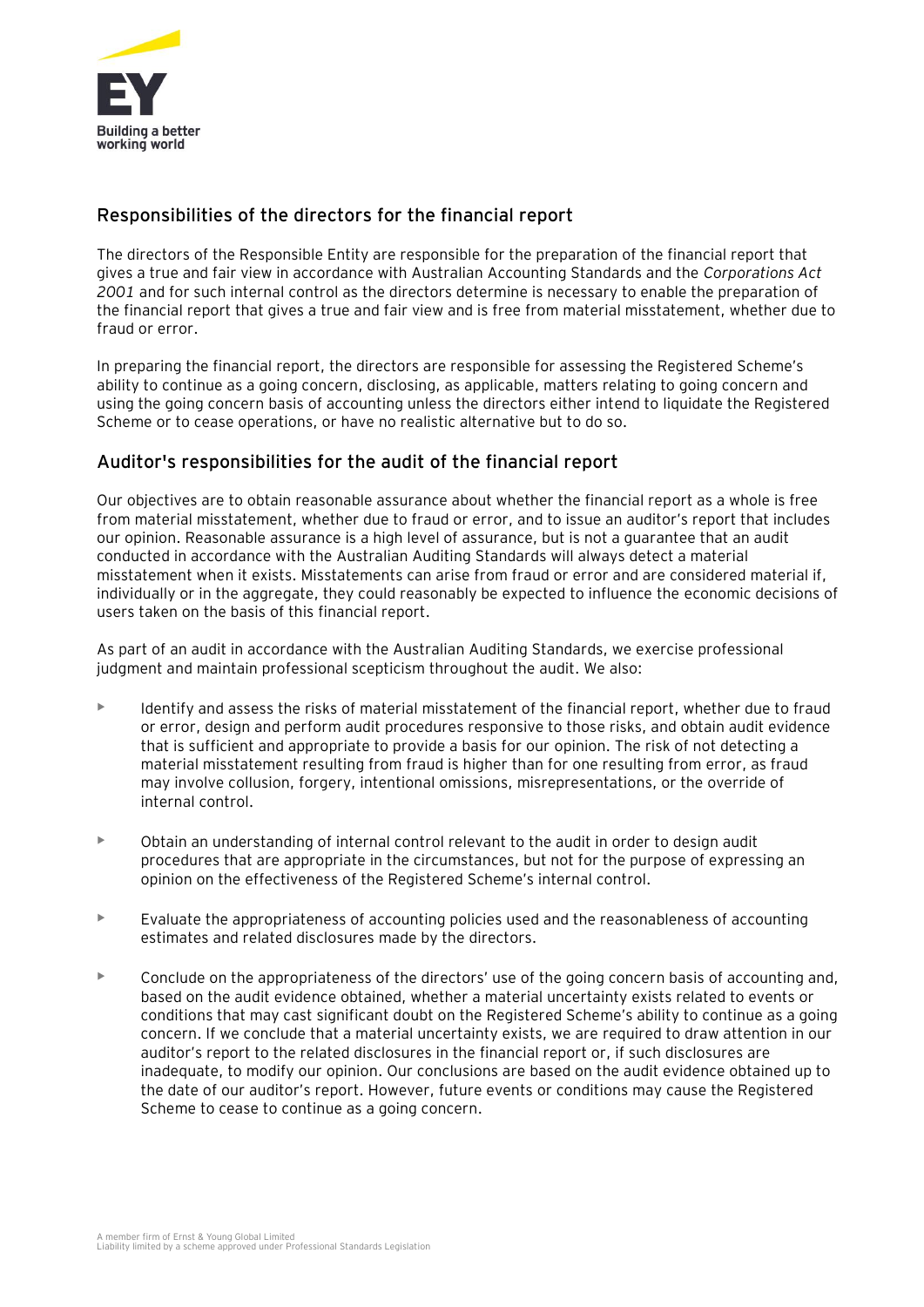

• Evaluate the overall presentation, structure and content of the financial report, including the disclosures, and whether the financial report represents the underlying transactions and events in a manner that achieves fair presentation.

We communicate with the directors regarding, among other matters, the planned scope and timing of the audit and significant audit findings, including any significant deficiencies in internal control that we identify during our audit.

Ernst & Young

Ernst & Young

D S Lewsen Partner Perth 26 September 2019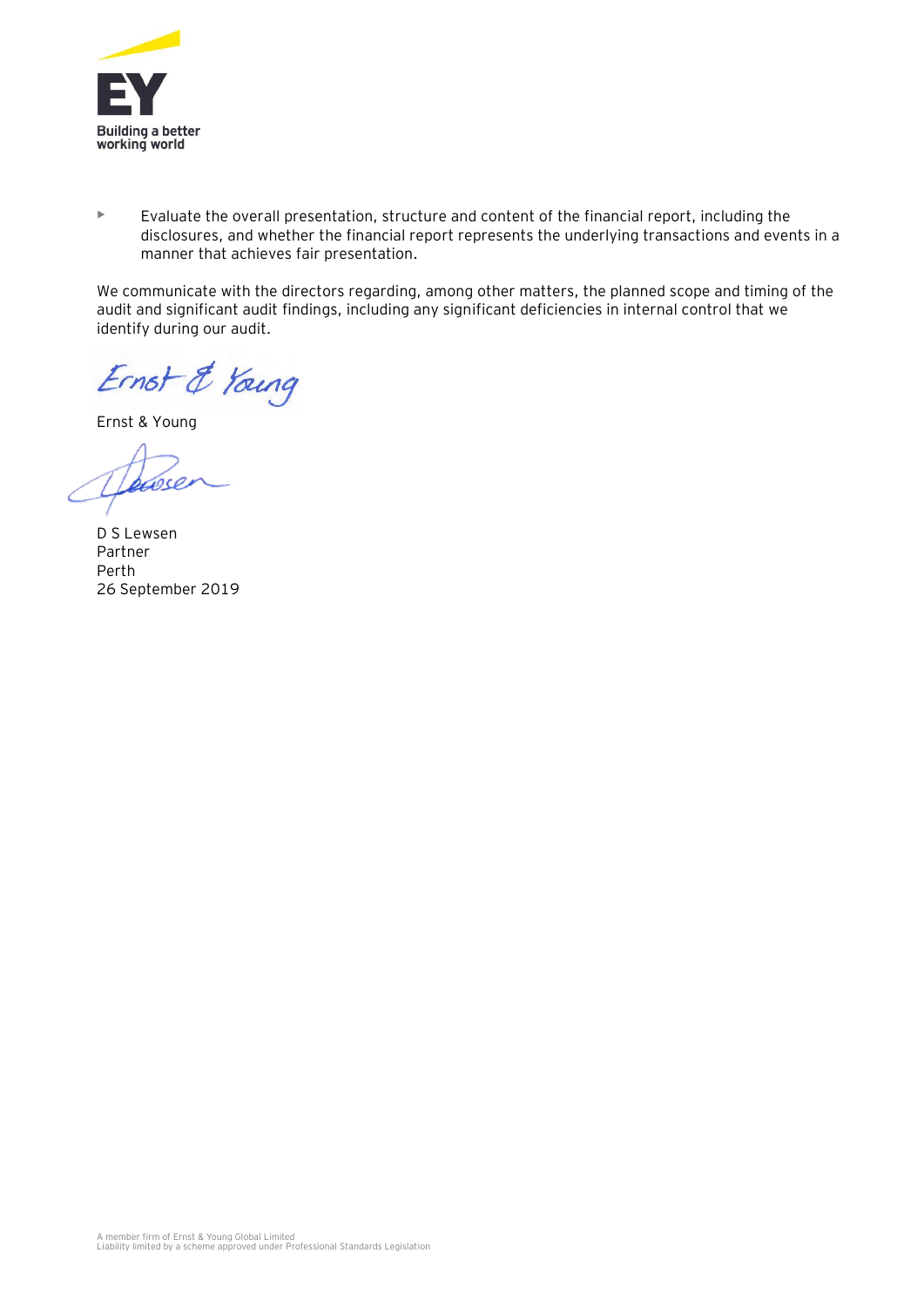#### **TFS INDIAN SANDALWOOD PROJECT 2016 RETAIL INVESTMENT OFFER STATEMENT OF PROFIT OR LOSS AND OTHER COMPREHENSIVE INCOME FOR THE YEAR ENDED 30 JUNE 2019**

|                                                                           | 30 June 2019<br>S | 30 June 2018<br>y. |
|---------------------------------------------------------------------------|-------------------|--------------------|
| Other income and expense<br>Fair value (loss) / gain on biological assets |                   |                    |
|                                                                           |                   |                    |
| <b>Expenses</b>                                                           |                   |                    |
|                                                                           |                   |                    |
| Operating (loss) / profit                                                 |                   |                    |
| Income tax<br>Net (loss) / profit for the year                            | ٠                 |                    |
| Other comprehensive income                                                |                   |                    |
|                                                                           |                   |                    |
| Total comprehensive (loss) / income for the year                          |                   |                    |

The Statement of Profit or Loss and Other Comprehensive Income should be read in conjunction with the accompanying notes.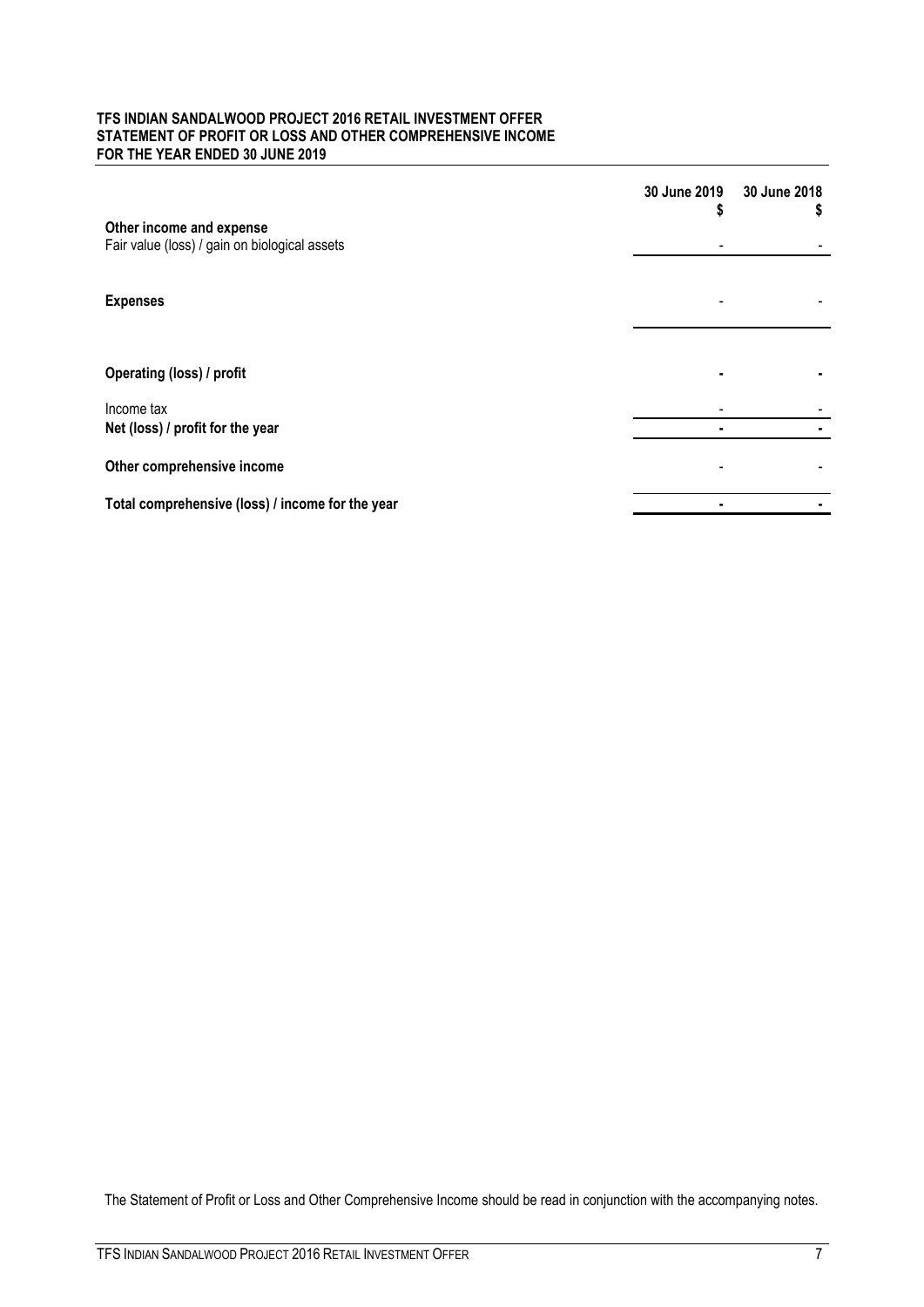#### **TFS INDIAN SANDALWOOD PROJECT 2016 RETAIL INVESTMENT OFFER STATEMENT OF FINANCIAL POSITION AS AT 30 JUNE 2019**

|                                                            | 30 June 2019<br>S | 30 June 2018<br>S |
|------------------------------------------------------------|-------------------|-------------------|
|                                                            |                   |                   |
| <b>Non Current Assets</b><br><b>Biological assets</b>      |                   |                   |
| <b>Total Assets</b>                                        |                   |                   |
| <b>Current Liabilities</b>                                 |                   |                   |
|                                                            |                   |                   |
| <b>Total Liabilities</b>                                   |                   |                   |
| <b>Net Assets</b>                                          |                   |                   |
| <b>Growers' Funds</b>                                      |                   |                   |
| Contributions from growers<br>Undistributed income reserve |                   |                   |
| <b>Total Growers' Funds</b>                                |                   |                   |

The Statement of Financial Position should be read in conjunction with the accompanying notes.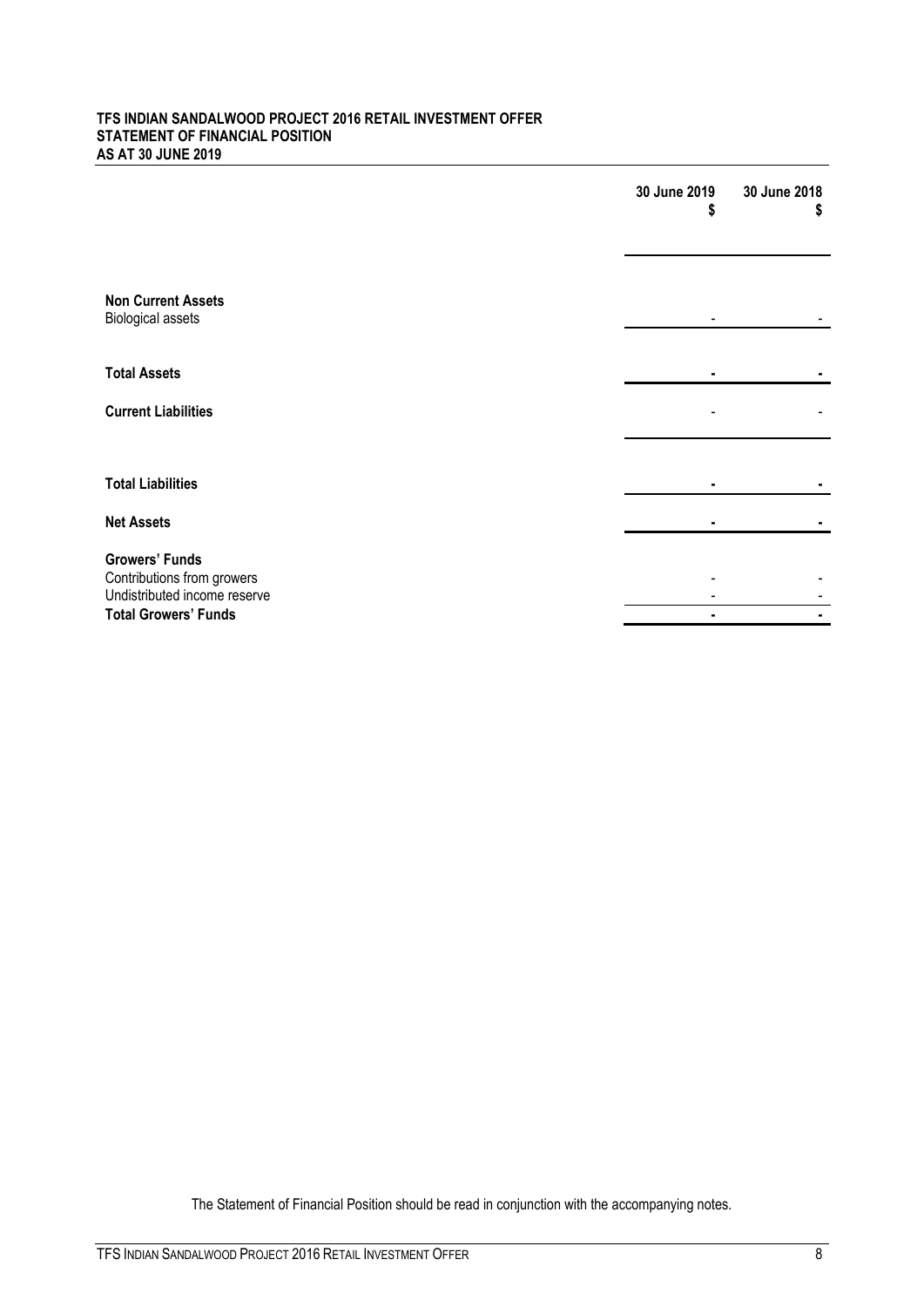#### **TFS INDIAN SANDALWOOD PROJECT 2016 RETAIL INVESTMENT OFFER STATEMENT OF CHANGES IN GROWERS' FUNDS FOR THE YEAR ENDED 30 JUNE 2019**

|                                         | <b>Contributions</b><br><b>From</b><br><b>Growers</b> | Undistributed<br><b>Income</b><br><b>Reserve</b> | <b>Total</b> |
|-----------------------------------------|-------------------------------------------------------|--------------------------------------------------|--------------|
| Balance at 1 July 2018                  |                                                       |                                                  |              |
| Total comprehensive income for the year |                                                       |                                                  |              |
| Balance at 30 June 2019                 |                                                       |                                                  |              |
|                                         |                                                       |                                                  |              |
| Balance at 1 July 2017                  |                                                       |                                                  |              |
| Total comprehensive loss for the year   |                                                       |                                                  |              |
| Balance at 30 June 2018                 |                                                       |                                                  |              |

The Statement of Changes in Growers' Funds should be read in conjunction with the accompanying notes.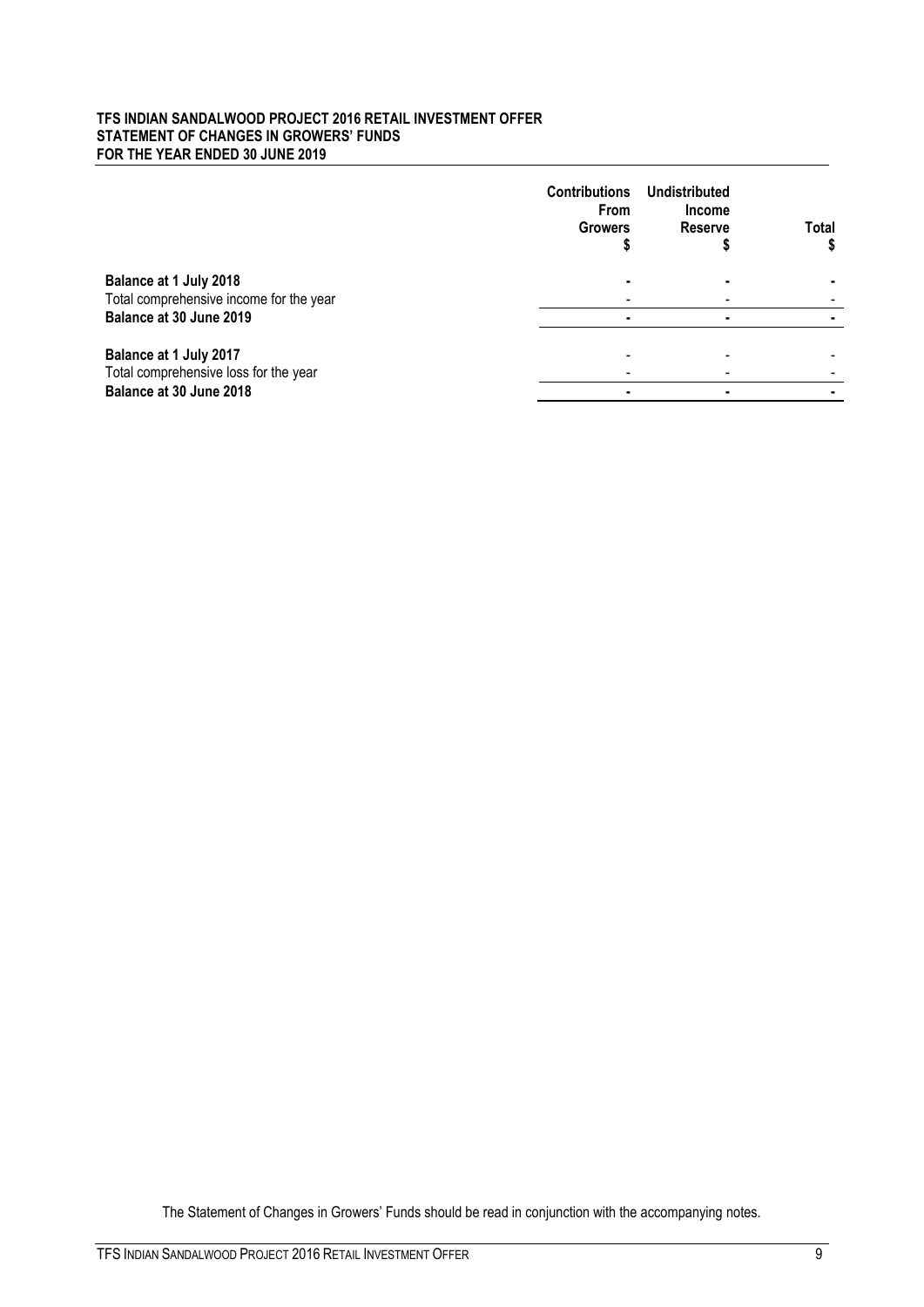#### **TFS INDIAN SANDALWOOD PROJECT 2016 RETAIL INVESTMENT OFFER STATEMENT OF CASH FLOWS FOR THE YEAR ENDED 30 JUNE 2019**

|                                                                | 30 June 2019 | 30 June 2018 |
|----------------------------------------------------------------|--------------|--------------|
| Cash flows from operating activities<br>Receipt from growers   |              |              |
| Payments to suppliers                                          |              |              |
|                                                                |              |              |
| Net movement in cash held<br>Cash at the beginning of the year |              |              |
| Cash at the end of the year                                    |              |              |

All cash transactions during the year were processed and managed by the Responsible Entity and no cash payments are made and received within the project.

The Statement of Cash Flows should be read in conjunction with the accompanying notes.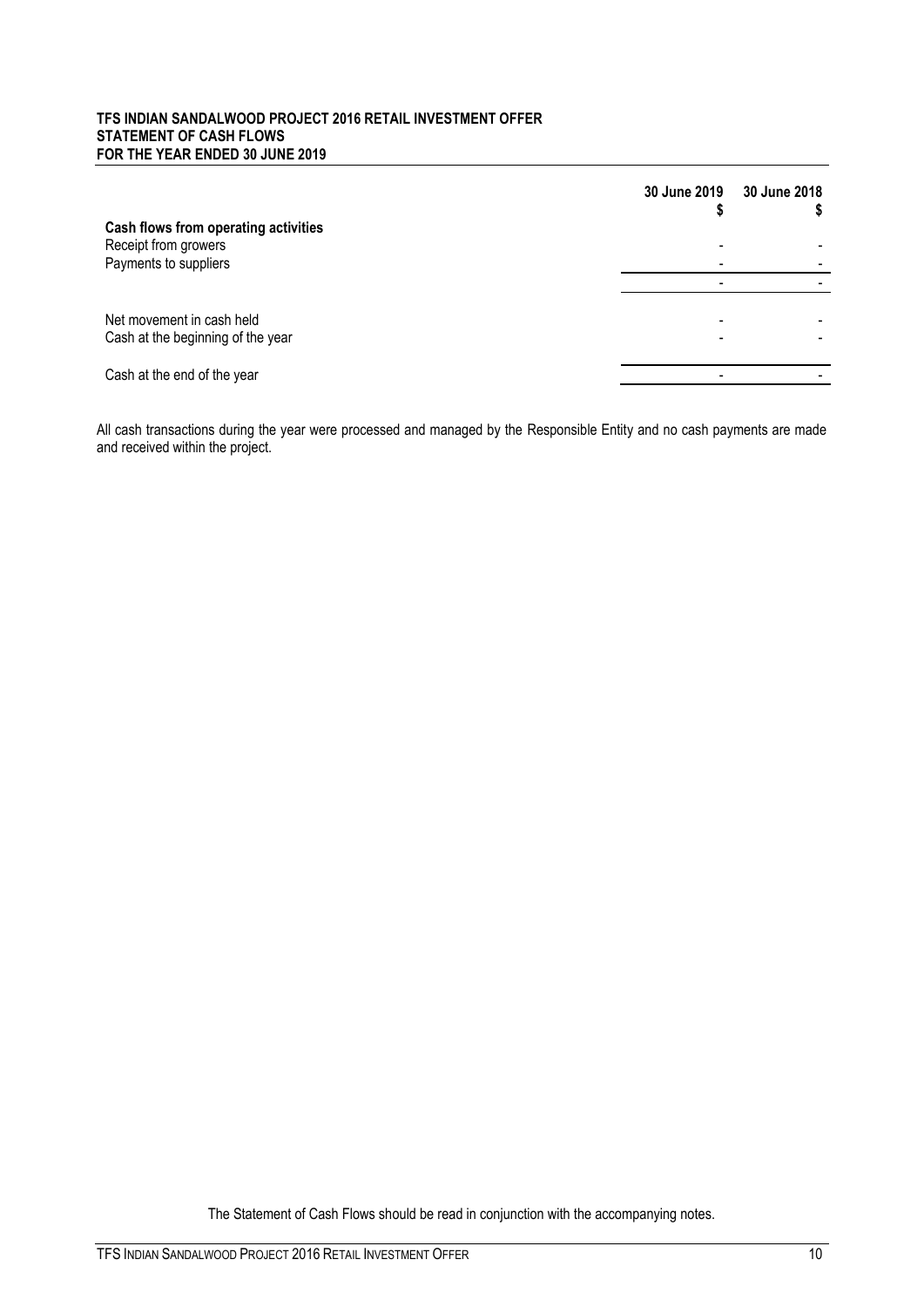#### **1. GENERAL INFORMATION AND STATEMENT OF SIGNIFICANT ACCOUNTING POLICIES**

The financial report covers the TFS Indian Sandalwood Project 2016 Retail Investment Offer ('the Project" or "the Scheme") as an individual entity. The Project is a Managed Investment Scheme registered in Australia. The Scheme is expected to terminate on 30 June 2033 or at a later date, in accordance with the provisions of the Scheme Constitution.

The Responsible Entity of the Scheme is Sandalwood Properties Ltd (the "Responsible Entity").

Under the Scheme, Growers enter into a Lease and Management Agreement with the Responsible Entity and Quintis Leasing Pty Ltd (a related entity of the Responsible Entity). Under the Lease and Management Agreement, the Grower sub-leases their Sandalwood lot(s) from Quintis Leasing Pty Ltd and appoints the Responsible Entity to plant, manage and harvest the trees on the lot, as well as sell the Grower's share of the harvest of the plantation (not applicable where the Grower is an electing Grower as defined below) in consideration for the Grower agreeing to pay establishment fees, annual lease and management fees, a harvest fee and a sales and marketing fee (not applicable where the Grower is an electing Grower).

A Grower is a non-electing Grower unless they have elected to collect their share of the plantation harvest in which case they are an electing Grower.

The Scheme will continue to be managed in accordance with the investment objective and strategy set out in the Scheme's offer document and in accordance with the Scheme Constitution.

The financial report was authorised for issue on 26 September 2019 by the Board of Directors.

#### **Going concern considerations**

The financial report has been prepared on a going concern basis, which contemplates the continuity of normal business activity.

The Scheme's liquidity position is linked to its Responsible Entity, which in turn is linked to Quintis Holdco Pty Limited ("QHPL") (Parent Company of the Responsible Entity), due to on-demand loans extended to Quintis.

Quintis was recapitalised effective 30 October 2018 after receiving A\$145 million in funding from its new shareholders. With a restructured balance sheet, Quintis is now a well-funded private company. The successful recapitalisation enabled the Quintis Group to continue as a going concern and provided the Responsible Entity with the funding support required to continue to manage and maintain Indian Sandalwood plantations as Responsible Entity for the Scheme.

After taking into account all available information, the Directors of the Scheme have concluded that there are currently reasonable grounds to believe that the preparation of the 30 June 2019 financial report on a going concern basis is appropriate.

#### **Basis of Preparation**

These general purpose financial statements for the year ended 30 June 2019 have been prepared in accordance with requirements of the Corporations Act 2001, Australian Accounting Standards applicable to "for profit entities" and other authoritative pronouncements of the Australian Accounting Standards Board. The financial report also complies with International Financial Reporting Standards ("IFRS") as issued by the International Accounting Standards Board.

The financial statements have also been prepared on an accruals basis and is based on historical cost.

The financial statements only include Scheme property which does not include: -

- the application money paid by the Grower to the Responsible Entity which covers the establishment fee, upfront annual fee and upfront rent;
- the lease and management fees paid by the Grower to the Responsible Entity under the Lease and Management Agreement;
- the trees growing on each Grower's lot;
- the harvest produce; and
- the harvest proceeds received by the Responsible Entity on sale of the harvest produce held in trust for the non-electing Growers.

The Scheme has adopted all new and amended Accounting Standards and Interpretations effective as of 1 July 2018. The adoption of these new and amended Accounting Standards and Interpretations had no material impact on the financial position or performance of the project.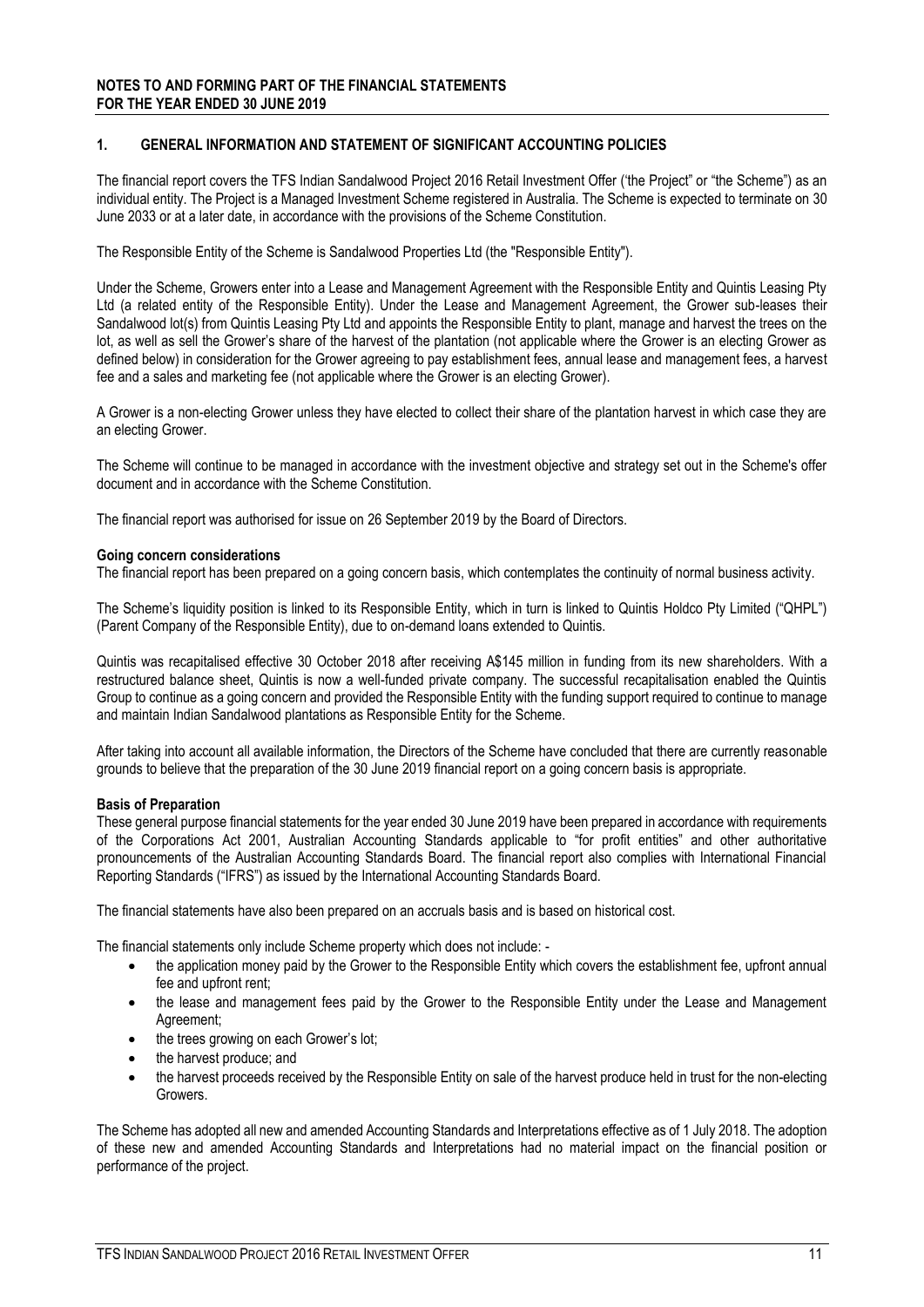#### **1. GENERAL INFORMATION AND STATEMENT OF SIGNIFICANT ACCOUNTING POLICIES (Continued)**

#### **(a) Functional and presentation currency**

Items included in the Scheme's financial statements are measured using the currency of the primary economic environment in which it operates (the "functional currency"). This is the Australian dollar, which reflects the currency of the economy in which the Scheme competes for funds and is regulated. The Australian dollar is also the Scheme's presentation currency.

#### **(b) Significant Accounting Judgements**

The Directors of the Responsible Entity (the "Directors") have applied the following key judgements in preparing these financial statements.

#### *Establishment fees paid by Growers*

The Directors do not believe that establishment fees paid by Growers to the Responsible Entity represent a contribution to the Scheme and are therefore not Scheme property. Rather these fees are paid to and are received by the Responsible Entity in discharge of the Grower's individual obligation to pay for establishment services relating to the Grower's particular leased area, not the plantation as a whole. Accordingly, establishment fees are not recognised in these financial statements.

#### *Transactions arising from the Lease and Management Agreement*

Under the Lease and Management Agreement with the Responsible Entity and Quintis Leasing Pty Ltd, the Grower sub-leases their Sandalwood lot(s) from Quintis Leasing Pty Ltd and appoints the Responsible Entity to plant, manage and harvest the trees on the lot (not applicable where the Grower is an electing Grower as defined below), as well as sell the Grower's share of the harvest of the plantation in consideration of the Grower agreeing to pay establishment fees, annual lease and management fees, a harvest fee and a sales and marketing fee (not applicable where the grower is an electing grower).

Transactions arising from the Lease and Management Agreement and other associated charges made between the grower and the Responsible Entity have been excluded from the scope of transactions recognised in the project financial statements. The Directors do not believe the annual payments made by the growers to the Responsible Entity become Scheme property. Rather they are paid to and received by the Responsible Entity as rent and fees in discharge of a grower's individual obligation to pay such amounts.

#### *Sandalwood trees and harvest produce*

The Sandalwood trees established from the establishment services grow on the individual Grower's leased area. A Grower has full right, title and interest in either the Grower's proportional share of harvested trees (if an electing Grower) or the Grower's proportional share of harvest proceeds from the sale of the harvested trees (if a non-electing Grower). While there is an element of pooling to arrive at the harvested trees, the Grower retains full right, title and interest in the harvested trees. Accordingly, the Directors also believe that the Sandalwood trees and harvest produce are the assets of the Grower rather than the Scheme and as such should not be recorded in the Scheme financial statements as biological assets or inventory respectively.

#### *Cash and cash equivalents held in trust for the Growers*

Under the Scheme and Lease and Management Agreement, the Responsible Entity is required to establish separate bank accounts which are maintained by an independent custodian for certain funds received including Application Money received from Growers and gross proceeds from the sale of harvested trees for electing Growers. These bank accounts are held in the name of the Responsible Entity and maintained by an independent custodian in trust for the Growers. The Directors do not believe the funds held by the Responsible Entity in trust for the Growers become Scheme property and therefore these bank accounts have not been recorded in the Scheme financial statements.

#### **(c) New and amended Accounting Standards and Interpretations issued but not yet effective**

A number of new and amended Accounting Standards and interpretations are effective for annual periods beginning after 1 July 2019, and have not been applied in preparing these financial statements. It is not expected that these new and amended Accounting Standards and Interpretations will have a significant impact on the Scheme.

#### **2. OPERATING SEGMENTS**

#### *Identification of reportable segments*

The Responsible Entity has identified that the Scheme has one reportable segment which is consistent with the financial statements as a whole.

#### **3. SUBSEQUENT EVENTS**

Since 30 June 2019, there has not been any matter or circumstance not otherwise dealt with in the financial report that has significantly affected or may significantly affect the Scheme.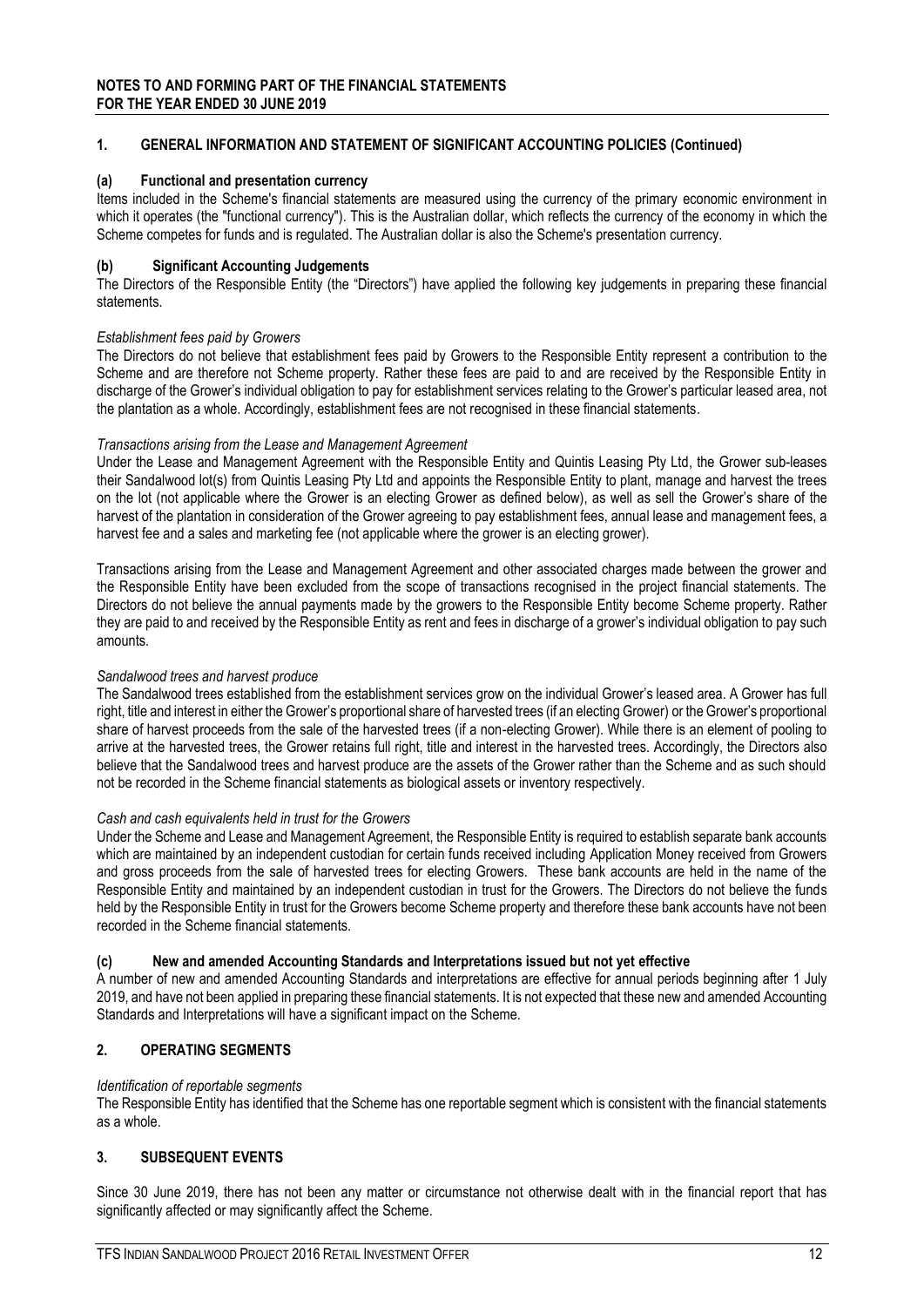#### **4. FINANCIAL INSTRUMENTS**

The Scheme holds no financial instruments.

#### **5. RELATED PARTY DISCLOSURE**

#### **(a) Responsible Entity**

The Responsible Entity of the TFS Indian Sandalwood Project 2016 Retail Investment Offer is Sandalwood Properties Ltd, whose immediate parent company is Quintis (Australia) Pty Ltd and Ultimate Holding company is Quintis Holdco Pty Ltd.

#### **(b) Directors and key management personnel**

The Directors and key management of the Responsible Entity during the period and until the date of this report were:

Mr Julius Matthys (Appointed 19 October 2018) Mr Kent Burwash (Chairman) (Appointed 1 November 2018) Mr Steve Dixon (Appointed 1 November 2018)

#### **(c) Fees paid or payable to the Responsible Entity**

The Responsible Entity receives all lease and management fees which have been paid by the Growers during the year. Refer to Note 1(b) for additional detail on transactions arising from the Lease and Management Agreement.

The Responsible Entity did not charge any fees from the Scheme during the year ended 30 June 2019 (2018: nil).

The Responsible Entity provides Sandalwood plantation establishment and management services for TFS Indian Sandalwood Project 2016 Retail Investment Offer and carries out the custodial and administrative functions.

There were no related party transactions during the year. As at 30 June 2019, amounts payable between the Scheme and the Responsible Entity was nil.

#### **(d) Holdings of Directors and Director Related Entities**

No lease interests (on the same terms and conditions as other growers) are held by Directors or parties related to Directors.

A total of 0 units are held by the Responsible Entity or subsidiaries of Quintis and are held on the same terms and conditions as other Growers. No amounts are outstanding at year end.

#### **(e) Key management compensation**

No compensation has been paid by the project directly, or its Responsible Entity to key management personnel of Quintis.

#### **6. COMPLIANCE MATTERS**

#### **(a) Compliance Committee**

Mr David Mahon was appointed as Compliance Officer on 26 March 2019.

#### **(b) Remuneration of Directors and Compliance Committee**

In the current year, no fees were paid (2018: nil) to the Compliance Committee following the appointment of the Directors to the board of the Responsible Entity (refer to Note 6(a)). \$7,272 was paid (2018: \$6,912) to the Directors for provision of their services during the year ended 30 June 2019.

#### **7. AUDITOR REMUNERATION**

Ernst & Young are the auditors of the Scheme and the Scheme's compliance plan. During the year the auditors received remuneration in relation to the project of \$5,500 (2018: \$5,500).

#### **8. CONTINGENT LIABILITIES**

There are no contingent liabilities during the year ended 30 June 2019.

#### **9. INCOME TAXES**

Under current Australian legislation, the Scheme is not subject to income tax provided the growers are presently entitled to the income of the Scheme and the Scheme fully distributes its net taxable income.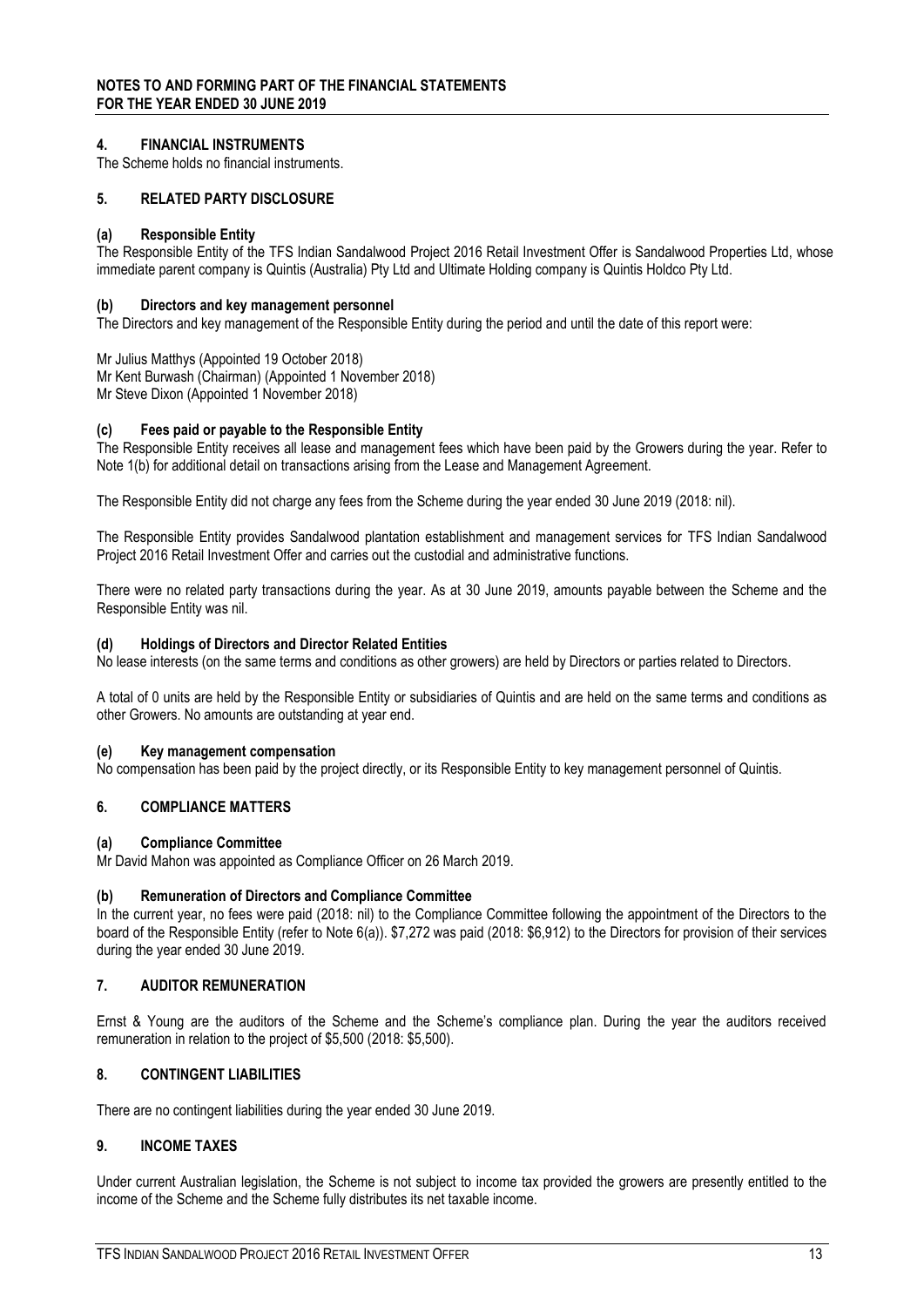### **10. PROJECT DETAILS**

The registered office of the project and principal place of business is Level 1, 87 Colin Street, West Perth WA 6005.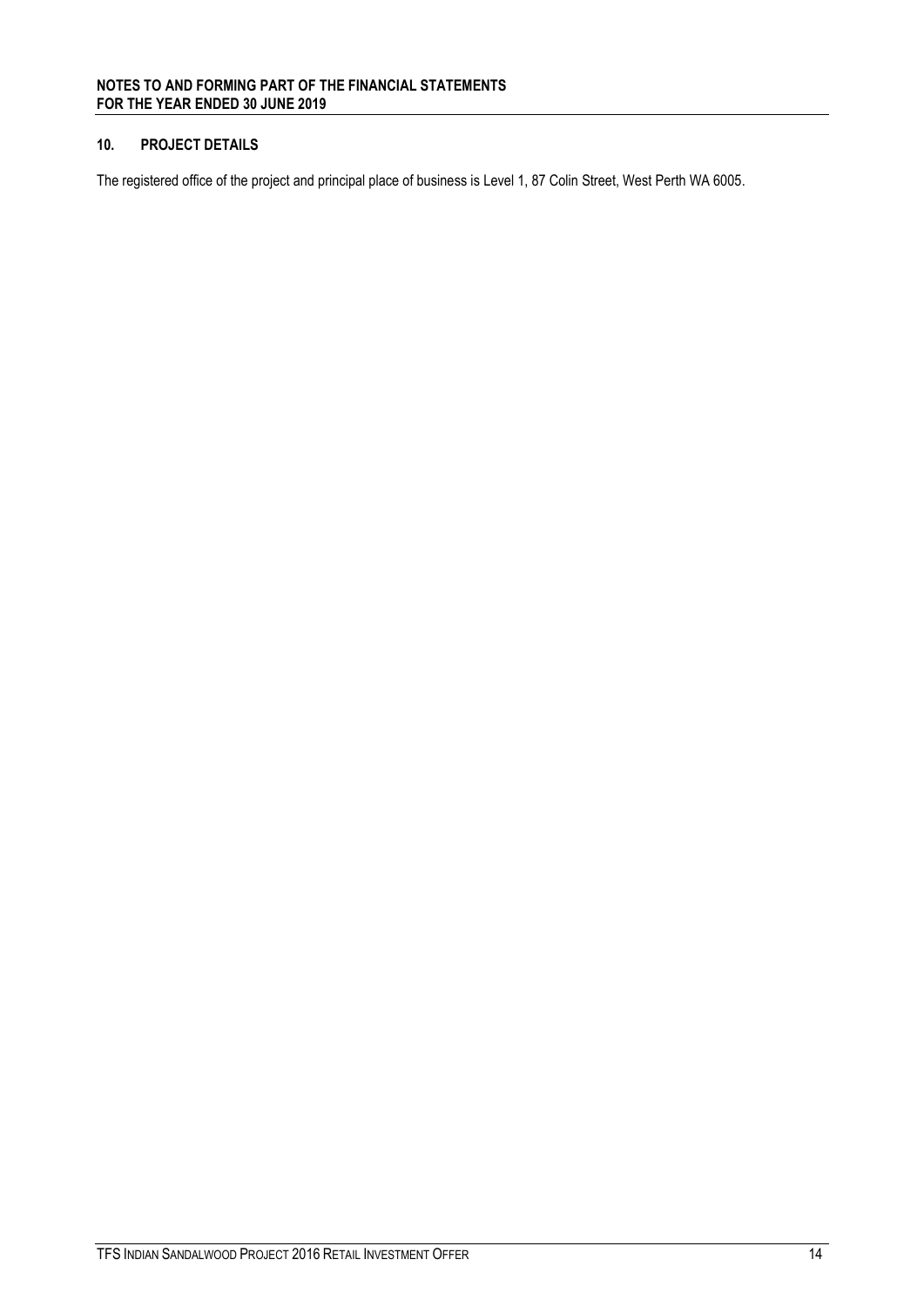#### **DIRECTORS' DECLARATION**

In accordance with a resolution of the Directors of Sandalwood Properties Ltd, I state that:

In the opinion of the Directors:

- (a) The financial statements and notes of TFS Indian Sandalwood Project 2016 Retail Investment Offer for the financial year ended 30 June 2019 are in accordance with the *Corporations Act 2001*, including:
	- (i) giving a true and fair view of the Scheme's financial position as at 30 June 2019 and its performance for the year ended on that date; and
	- (ii) complying with Accounting Standards and the Corporations Regulation 2001;
- (b) The financial statements and notes also comply with International Financial Reporting Standards as disclosed in Note 1; and.
- (c) Subject to the matters set out in Note 1, there are reasonable grounds to believe that the Scheme will be able to pay its debts as and when they become due and payable.

Signed on behalf of the Board Sandalwood Properties Ltd

**Stephen Dixon Non-Executive Director** Dated at Perth on 26 September 2019